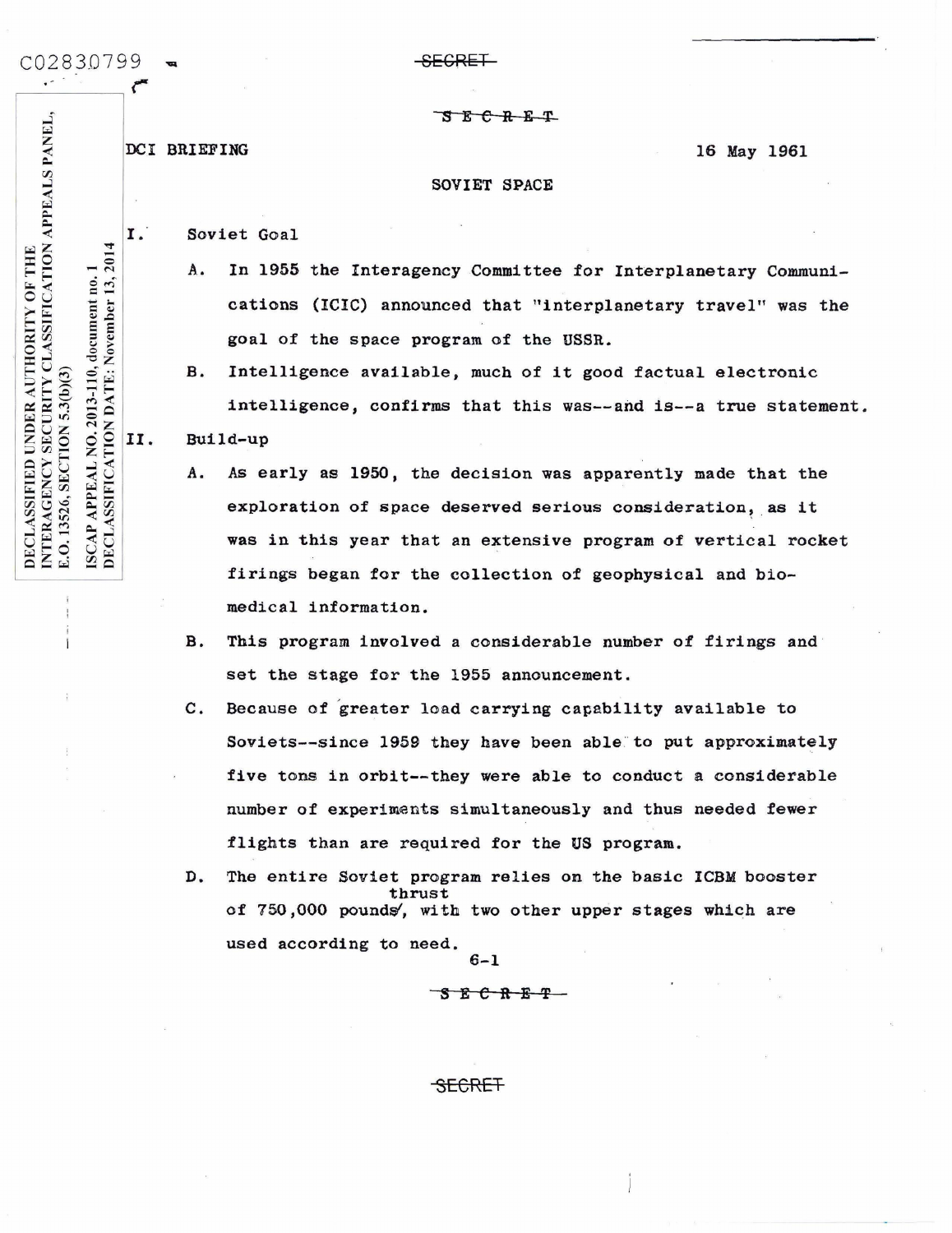$\frac{1}{2}$   $\frac{1}{2}$   $\frac{1}{2}$   $\frac{1}{2}$   $\frac{1}{2}$   $\frac{1}{2}$   $\frac{1}{2}$   $\frac{1}{2}$   $\frac{1}{2}$   $\frac{1}{2}$   $\frac{1}{2}$   $\frac{1}{2}$   $\frac{1}{2}$   $\frac{1}{2}$   $\frac{1}{2}$   $\frac{1}{2}$   $\frac{1}{2}$   $\frac{1}{2}$   $\frac{1}{2}$   $\frac{1}{2}$   $\frac{1}{2}$   $\frac{1}{2}$  r

S E C R E T

- E. We feel that they have been able to accomplish an impressive space program with only a few types of engines.
- III. The importance of "Firsts''
	- A. Steady technological progress has been made and the program has also been neatly tailored so that important "firsts" could be achieved. On many occasions timing could be made to coincide with international political events.
		- 1. They have by-passed many basic scientific firsts which have been garnered by the United States, in order to achieve those which could best be exploited by propaganda.
	- B. It is apparent that from the very beginning the Soviets recognized the propaganda and prestige value in achieving leadership in this field. we believe, however, that while the Soviets had some awareness that space events would have some importance in the eyes of the world, even they somewhat underrated the world impact.
		- l. It was not until the launching of Sputnik I in October 1957 that the Soviets fully realized the importance of achieving spectacular "firsts".
- IV. Earth Orbit of Man
	- A. The Soviets began their actual biological experiments early in the space program in vertical shots about 1950. They began prolonged biological experiments with orbiting of a dog in their Sputnik II in November 1957.

6-2

## $S$  $E$  $C$  $R$  $E$  $T$ .

SECRET